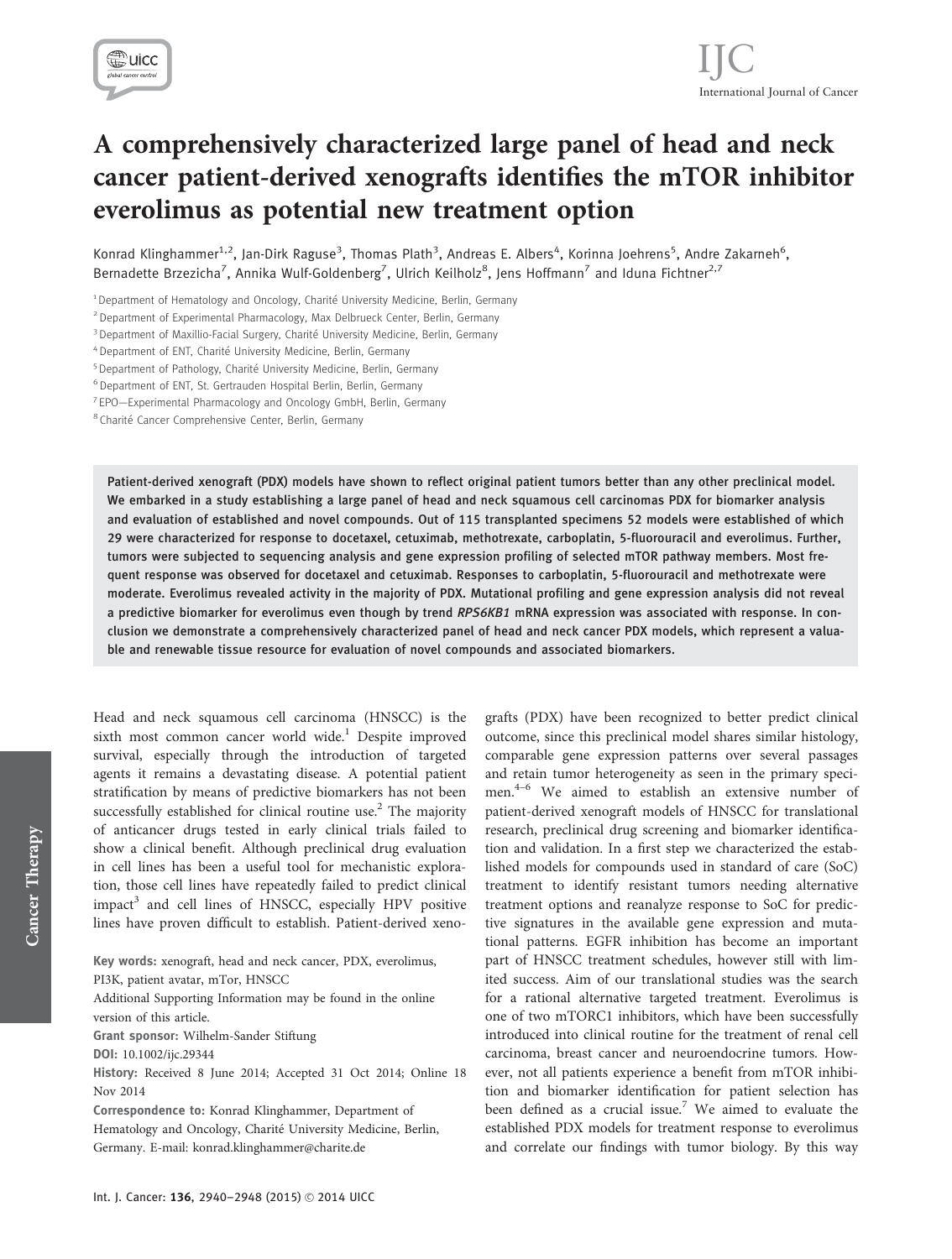#### What's new?

Preclinical drug evaluation in head and neck squamous cell carcinoma (HNSCC) is challenged by the inability of established cell lines to predict clinical impact. It may be possible to overcome that problem with patient-derived xenografts (PDX), which more closely reflect tumor characteristics. Here, a large collection of PDXs were established for HNSCC and tested for therapeutic response. The mTOR inhibitor everolimus was found to be active in a majority of the models. Biomarkers capable of predicting tumor response to everolimus were not identified, though increased expression of RPS6KB1, a member of the mTOR pathway, was common among responders.

we intended to develop a well-founded hypothesis for clinical application of this compound.

# Material and Methods Establishment of patient-derived xenografts

Patients with head and neck tumors planned for surgical treatment were approached for sample donation. Patients included in the study stated written informed consent and the study was approved by the local Institutional Review Board of Charité University Medicine, Germany (EA4/019/ 12). Tumor samples, which were not needed for pathological review were used for xenotransplantation. Tumor pieces of 3–4 mm were placed in RPMI media and transferred at room temperature to the animal facility. Transplantation was done on NOD.Cg-Prkdcscid Il2rgtm1Wjl/SzJ (NSG) mice subcutaneously within 24 hr after tumor surgery, since these mice have been advocated for the highest engraftment rate compared with other strains.<sup>8</sup> Additional tissue samples were immediately snap-frozen and stored at  $-80^{\circ}$ C for genomic and protein analyses. All animal experiments were done in accordance with the United Kingdom Coordinating Committee on Cancer Research regulations for the Welfare of Animals and of the German Animal Protection Law and approved by the local responsible authorities.<sup>9</sup> Samples were anonymized and given an internal number. In case of transplantation of primary tumor and metastasis from the same patient, this was indicated by A and B, respectively.

Engrafted tumors at a size of about  $1 \text{cm}^3$  were surgically excised and smaller fragments retransplanted to naïve NMRI nu/nu mice for further passage. Next to economical consideration this strain was chosen since engrafted tumors will continue growth on less immunocompromised mouse strains and to ensure comparability of results since maximum tolerated doses was previously assessed in nude mice within our group. Within passage 1 to 3 numerous samples were conserved in DMSO for further experiments. Tumors were passaged not more than six times.

#### Chemosensitivity testing

Response to compounds used in clinical routine was evaluated in early passages after confirmation of histological tumor identity. For determination of chemotherapeutic response fragments of similar size were transplanted subcutaneously to a large cohort of mice. At palpable tumor size

 $(50-100$  mm<sup>3</sup>), mice were randomized to a treatment or control group consisting of six animals each. Doses and schedules were chosen according to previous experience in animal experiments and represent the maximum tolerated or efficient doses. Applied schedules are shown in Table 1. The injection volume was 0.2 ml/20 g body weight. Treatment was continued over a period of 3 weeks unless tumor size exceeded 2  $\text{cm}^3$  or animals showed loss of 10% body weight. No group lost more than one animal due to toxicities during the treatment. At the end of the treatment period animals were sacrificed and tumor samples were stored in liquid nitrogen immediately.

# Tumor evaluation

Animals were observed twice daily for health condition. Twice weekly, animals were evaluated for tumor size and body weight. Tumor measurement was done two-dimensional with a sliding caliper. Individual tumor volumes (V) were calculated by the formula:  $V = ([width]^2 \times length)/2$ . Mean tumor volumes of treated in relation to mean tumor volume of control animals (T/C) were used for the sensitivity evaluation of each treatment modality after 3 weeks of treatment.

#### H&E staining of primary tumor and xenografts

For confirmation of tumor histology tumor tissue was embedded in Tissue-tek and  $5 \mu m$  cryo sections were prepared. Samples were stained according to a standard protocol for hematoxilin eosin to ensure xenograft comparability to the original specimen. Cases with changed histological pattern were sent for pathological review and CD 20 staining was performed in order to exclude the outgrowth of lymphoproliferative disorders.

## Determination of HPV status

P16 staining as surrogate marker for HPV infection was used for screening at the pathology department of Charité University Hospital on patient tumor material. To confirm and asses stable expression of HPV DNA in tumor xenografts PCR analysis for E6 and E7 was performed in p16 positive cases. Analysis was restricted to HPV-16 since this type comprises about 90% of HPV associated tumors in the oropharynx.<sup>10</sup> Primers and probes used were adapted from Zhao et al.<sup>11</sup> Total genomic DNA was isolated from tumor samples using DNeasy blood and tissue kit from Qiagen according to the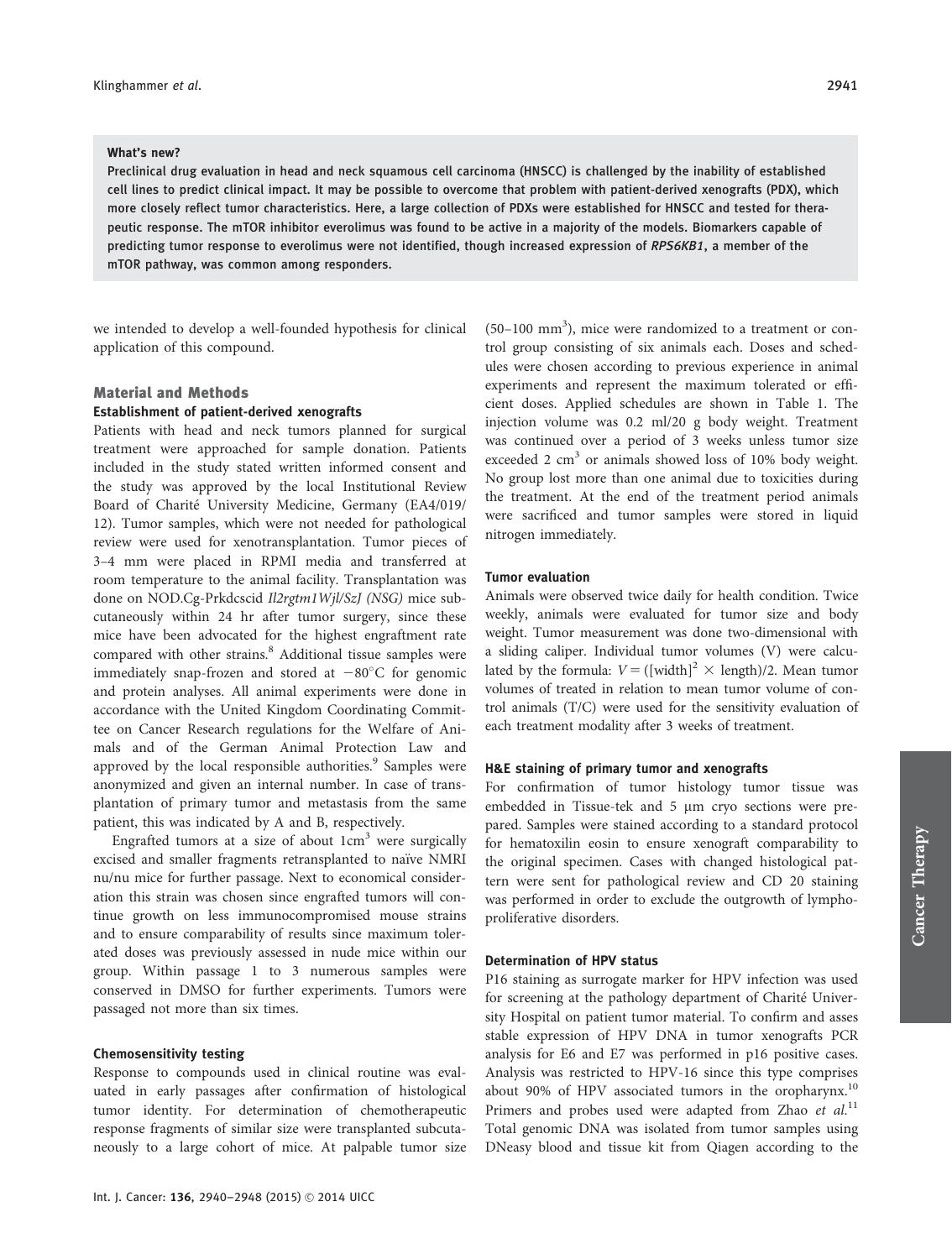manufacturer's instructions. Quality and quantity assessment was accomplished using Nanodrop Spectrophotometer 1000. All samples were run in duplicate.

#### RNA preparation and quantitative PCR

RNA isolation was done using Qiagen RNeasy Mini Kit according to the manufacturer's instructions. Quality and

Table 1. Compounds, dosage, application schedule and route of application of evaluated substances in patient derived xenografts

| Compound       | Dose                   | Schedule        | Application<br>route |
|----------------|------------------------|-----------------|----------------------|
| Docetaxel      | 12.5 mg $kg^{-1}$      | Once weekly x3  | iv                   |
| Carboplatin    | 75 mg $kg^{-1}$        | Once weekly x3  | ip                   |
| Cetuximab      | 50 mg $\text{kg}^{-1}$ | Once weekly x3  | iv                   |
| 5-fluorouracil | 100 mg $kg^{-1}$       | Once weekly x3  | ip                   |
| Methotrexate   | 10 mg $kg^{-1}$        | q3d             | ip                   |
| Everolimus     | 4 mg $kg^{-1}$         | $d1-5$ x3 weeks | p <sub>0</sub>       |

Abbreviations: iv: intravenous, ip: intraperitoneal, po: per os, q3d: every 3rd day.

quantity assessment was accomplished using Nanodrop Spectrophotometer 1000 (PeqLab). RNA was reverse transcribed using SuperScript III Reverse Transcription Kit (Invitrogen). Human gene primer/probe pairs for MTOR (Gene ID 2475, HS00234508), RPS6KB1 (Gene ID 6198 HS00177357), Akt1 (Gene ID 207, HS00178289), FKBP1B (Gene ID2281, HS00997682) TSC1 (Gene ID 7248, HS1060648) and GAPDH (Gene ID 2597 HS99999905) and TaqMan Fast Master Mix obtained from Applied Biosystems were used according to the manufacturer's instructions and amplifications were carried out on the Applied Biosystems 7500 Real-time PCR cycler. GAPDH was used as housekeeping gen.

All samples we run in duplicate. Results are displayed as delta CT values as relative quantification.

## DNA Sequencing

Mutational analysis of primary tumor samples and selected corresponding xenografts was accomplished on Illuminas TruSeq Amplicon—Cancer Panel. With this panel 48 genes are targeted with 212 amplicons in a multiplexed reaction.

Table 2. Clinical characteristics of patients whose tumors led to successful establishment of patient derived xenografts

| <b>Tumor ID</b> | <b>TNM</b>    | <b>UICC</b> stage                  | Grading        | Age       | Site of tumor origin | Gender | Primary/recurrent |
|-----------------|---------------|------------------------------------|----------------|-----------|----------------------|--------|-------------------|
| 9619            | T2N0M0        | $\mathbf{H}$                       | <b>NA</b>      | <b>NA</b> | Oropharynx           | Female | Recurrent         |
| 9876            | T3N2cM0       | <b>IVA</b>                         | G <sub>3</sub> | 62        | Hypopharynx          | Male   | Recurrent         |
| 9897            | T2N2bM0       | <b>IVA</b>                         | G <sub>3</sub> | 58        | Hypopharynx          | Male   | Recurrent         |
| 10110           | T2N2cM0       | <b>IVA</b>                         | G <sub>2</sub> | 69        | Tongue               | Male   | Primary           |
| 10114           | T3N0M0        | $\mathbf{III}$                     | G <sub>3</sub> | 52        | Floor of mouth       | Male   | Primary           |
| 10159           | T1N0M0        | $\overline{1}$                     | G <sub>2</sub> | 57        | Floor of mouth       | Male   | Primary           |
| 10309           | T4N2cM0       | <b>IVA</b>                         | G <sub>3</sub> | 55        | Oropharynx           | Male   | Primary           |
| 10321           | T2N0M0        | $\mathbf{  }$                      | G <sub>2</sub> | 65        | Tongue               | Male   | Primary           |
| 10379           | T3N2bM0       | <b>IVA</b>                         | G <sub>2</sub> | 39        | Soft palate          | Male   | Primary           |
| 10511           | T2N0M0        | $\vert\vert$                       | G <sub>2</sub> | 54        | Oropharynx           | Male   | Primary           |
| 10621           | T2N2bM0       | <b>IVA</b>                         | G <sub>3</sub> | 61        | Oropharynx           | Male   | Primary           |
| 10632           | <b>T2N1M0</b> | $\ensuremath{\mathsf{III}}\xspace$ | G <sub>3</sub> | 60        | Tongue               | Male   | Primary           |
| 10847           | <b>T2N1M0</b> | III                                | G <sub>2</sub> | 71        | Soft palate          | Female | Recurrent         |
| 10913           | T4N2bM0       | <b>IVA</b>                         | G <sub>2</sub> | 50        | Floor of mouth       | Male   | Primary           |
| 10924           | T3N2cM0       | <b>IVA</b>                         | G <sub>2</sub> | 65        | Hypopharynx          | Male   | Primary           |
| 10927           | T2N2bM0       | <b>IVA</b>                         | G <sub>2</sub> | 67        | Oropharynx           | Male   | Primary           |
| 10960           | T2N0M0        | $\mathbf{H}$                       | G <sub>2</sub> | 63        | Tongue               | Male   | Primary           |
| 10980           | T4bN2bM0      | <b>IVB</b>                         | G <sub>2</sub> | 59        | Soft palate          | Female | Primary           |
| 11097           | T4aN2bM0      | <b>IVA</b>                         | G <sub>2</sub> | 75        | Floor of mouth       | Female | Primary           |
| 11142           | T2N2cM0       | <b>IVA</b>                         | G <sub>3</sub> | 46        | Floor of mouth       | Male   | Primary           |
| 11143           | T2N2bM0       | <b>IVA</b>                         | <b>NA</b>      | 82        | Oropharynx           | Male   | Primary           |
| 11218           | T4N0M0        | <b>IVA</b>                         | G <sub>2</sub> | 68        | Soft palate          | Female | Primary           |
| 11269           | T4aN2cM0      | <b>IVA</b>                         | G <sub>2</sub> | 71        | Floor of mouth       | Male   | Primary           |
| 11437           | T4bN2cM0      | <b>IVB</b>                         | G <sub>2</sub> | 56        | Floor of mouth       | Male   | Primary           |
| 11452           | T2N0M0        | $\mathbf{H}$                       | G <sub>2</sub> | 75        | Floor of mouth       | Male   | Primary           |
| 11482           | T2N2bM0       | <b>IVA</b>                         | G <sub>2</sub> | 61        | Floor of mouth       | Male   | Primary           |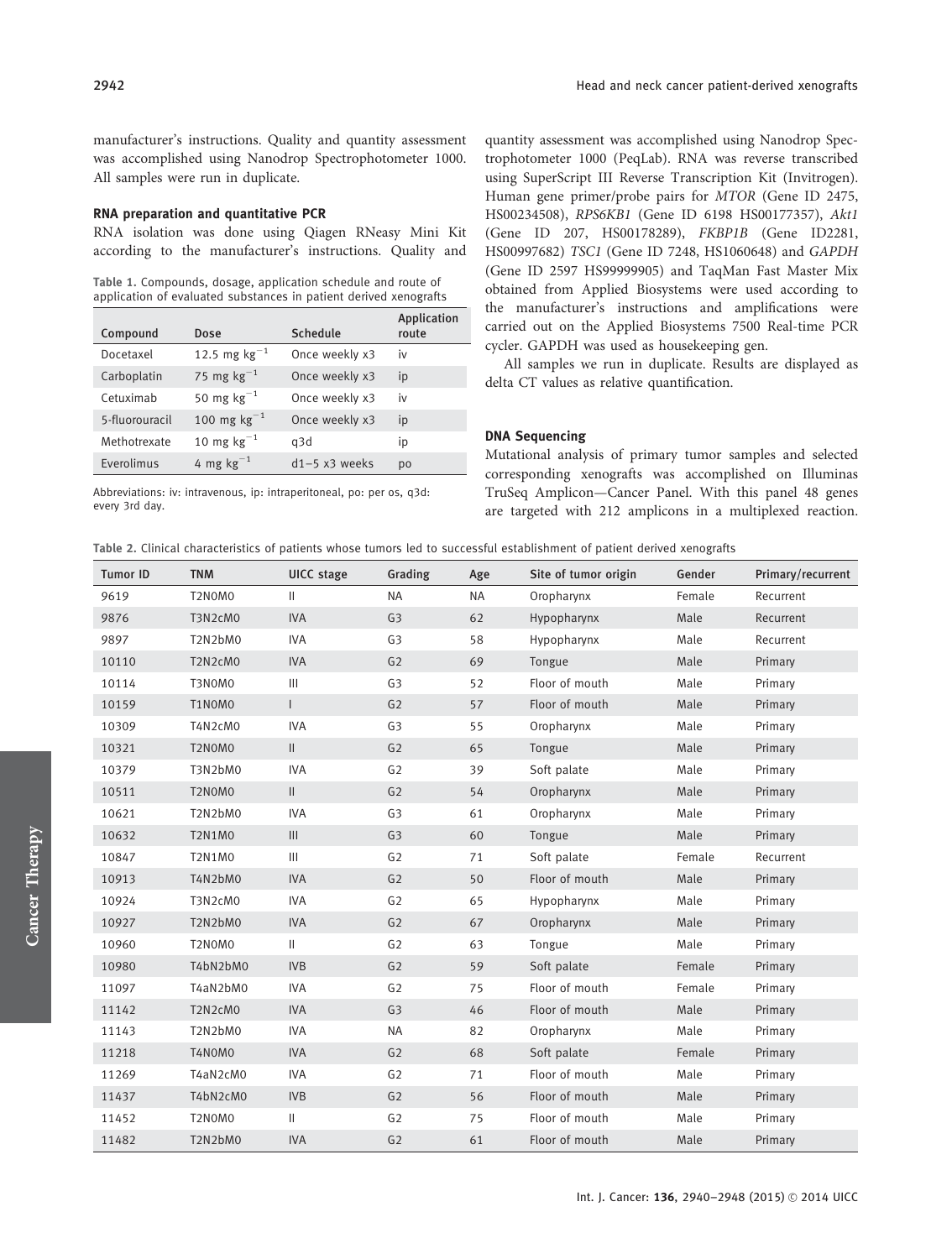All necessary reagents were purchased from Illumina. Total genomic DNA was isolated from tumor samples using DNeasy blood and tissue kit from Qiagen according to the manufacturer's instructions. About 250 ng of high quality genomic DNA (A260/280 1.8-2) were used for hybridization to a custom pool of oligos on a hybridization plate. Unbound oligos were removed using a filter capable of size selection by repeated washing followed by extension-ligation of bound oligos, which resulted in the formation of products containing the targeted regions of interest. The products were amplified using primers that add index sequences for sample mulitplexing as well as common adapters required for cluster generation. This was followed by library normalization. For cluster generation and sequencing, equal volumes of normalized library are combined, diluted in hybridization buffer and heat denatured prior to MiSeq sequencing. MiSeq sequencing was carried out on Illumina MiSeq. Illumina Variant Studio 2.1 was used for sample analysis. For correlation analysis, known SNPs were excluded and only somatic mutations, which occurred with an allelic frequency >5% were considered. We have to acknowledge employing chip technology in sequencing analysis bears the risk of missing genetic variants that might occur to a minor extend in other regions of the genome as covered by the amplicons prespecified.

Primary tumors and thereof derived xenografts were evaluated in nine matched samples. For the all others, tumor DNA was isolated from the tumors of the control group animals in the chemosensitivity evaluation.

#### Statistical analysis

Statistical analyses were performed with GraphPad Prism 5. Response evaluation after 3 weeks of treatment using T/C values was done by two way ANOVA testing. A  $p$  value of <0.05 was considered as statistical significant. Correlation analysis was performed as Spearman rank-order correlation with a two tailed  $p$  value.

#### Results

In total 115 tumor samples from 89 patients with primarily diagnosed or recurrent head and neck squamous cell carcinomas were transplanted to immunodeficient mice. About 52 (45%) led to stable growth with confirmed histological appearance, whereas 63 (55%) did not grow after transplantation or resulted in outgrowth of CD20 positive lymphoproliferative disease  $(n = 10)$  not resembling the primary tumor. Median time to first passage was 69 days after tumor inoculation, ranging from 30 to 222 days.

From all cases, 14 tumors were classified as HPV positive by strong p16 expression in the majority of cancer cells. However, we successfully established only two PDX models (14% engraftment rate) from these HPV positive tumors. Interestingly we observed a high rate of lymphoproliferative disease in six HPV positive tumors.

PCR for viral genome of HPV type 16 showed stable expression of E6 and E7 over several xenograft generations for the two stable growing models. Twenty-nine models of HNSCC PDX were used for preclinical drug sensitivity screening after reaching 3rd passage. Patient characteristics of established PDX are summarized in Table 2. The number of models represents a clinical phase II setting considering a probability of response of 0.2 according to Simon et al.<sup>12</sup> and thereby provide representative data about single agent activity. For various tumors tissue from corresponding local lymph node metastases were transplanted. To date this resulted in three models for which we successfully established paired PDX of primary tumor as well as metastatic disease.

#### Validation studies

Several analyses were performed to verify, that the tumor growing in the PDX resembled the tumor characteristics found in the corresponding patient. Hematoxillin & Eosin (H&E) staining revealed high similarity of PDX and primary patient tumor, however, we observed 10 cases of changed histological pattern from squamous cell carcinoma to lymphoblastic disease in the entire cohorte. Those cases were confirmed by human specific CD20 staining as lymphoblastic cells and excluded from further analysis.

We performed NGS using the Illumina Cancer panel to identify mutational spectrum of the new models. By sequencing both, the patient tumors and the engrafted PDX we were able to follow up on how mutational patterns are consistent over several passages in patient-derived xenografts models of head and neck cancer. Figure 1 shows mutations in the majority of samples.

Mutational analysis of our cohort on the Illumina Cancer Panel revealed a mutational pattern comparable to the recently described panel of Stransky et al. and the large cohort evaluated within the  $TCGA$ <sup>13,14</sup> We detected TP53 mutation in 20 of the 29 (69%) models and PIK3CA mutation in seven models (24%) of the cohort. Other mutations occurred with low frequency. The majority of TP53 mutations were classified as deleterious, according to the functional evaluation by Kato et al.,<sup>15</sup> which is shown in the Supporting Information.

#### Chemosensitivity studies

Response to treatment was very heterogenous. T/C value below 50% and significant growth inhibition to control tumors were considered as responder. Overall best response rate was observed for treatment with docetaxel with 26 of 29 (89%) responders (mean T/C value of 23) and by cetuximab with 23/29 (79%) responders (mean T/C value of 32). Even though the dosage of classical chemotherapies such as 5 fluorouracil, carboplatin and methotrexate was according to maximum tolerated dose, in general this did not result in significant growth inhibition when given as single agent as in our approach. Responders for 5-FU were 14/29 (48%), for carboplatin 13/29 (44%) and methotrexate 6/29 (20%) with mean T/C values of 59, 62 and 82 respectively. Representative study results are shown in Figure 2.

Additionally to standard of care compounds we evaluated the mTOR inhibitor everolimus. Response rate was 20/29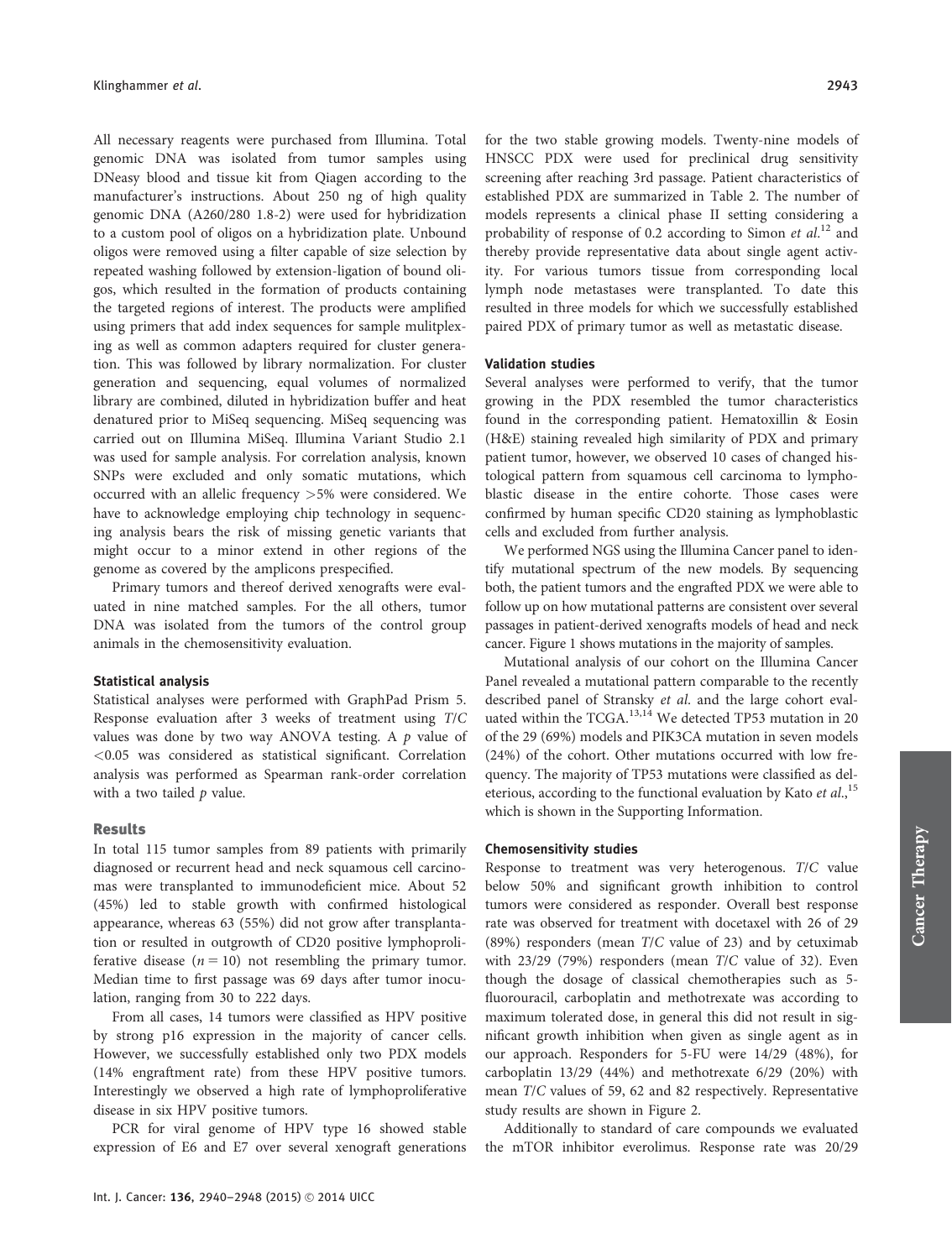

Figure 1. (a) showing mutational profile consistency over multiple generations for nine different patient tumors and thereof derived xenograft models. Model 10309 without any detectable mutation was identified as HPV positive. (b) showing the mutational profile of the entire characterized PDX panel as detected on Illumina Cancer Panel.

(68%) with a mean T/C value of 50. T/C values are shown in Figure 3.

# Functional mTOR pathway analysis and correlation of response to mutational patterns

To correlate basal expression of the key members of the mTOR pathway, we analyzed quantitatively the gene expression with RT PCR. Figure 4 shows the delta CT Expression values of Akt1, mTOR, and RPS6KB1. (TSC1 and FKBP1B expression levels can be found in the Supporting Information). RPS6KB1 gene expression showed a trend to positive correlation with treatment response (T/C) values ( $p = 0.0784$ ). Expression level of mTOR was significantly associated to expression of AKT1 ( $p = 0.003$ ), TSC1  $(p = 0.0012)$  and RPS6KB1  $(p = 0.0064)$  but not to FKPB1B  $(p = 0.7958)$ .

We observed the highest expression of mTOR pathway genes within the models 10110, 10980B and 11097. However, high gene expression levels of mTOR pathway members did not clearly translate into a better response to everolimus compared to models with low expression of RPS6KB1, Akt1 and mTOR such as 11142, 11482 and 11437A.

The detection of TP53 mutation did not influence treatment response to everolimus, independent whether mutations were classified as deleterious or tolerable. PIK3CA mutation has been reported to occur in up to 20% of head and neck carcinomas and activating mutations have been associated to increased pathway signaling, tumor formation and sensitivity toward PI3KCA inhibitors.<sup>16,17</sup> However, there was no statistical significant correlation in gene expression within the evaluated mTOR pathway and the occurrence of PI3KCA mutation as well as response to Everolimus in our models.

#### **Discussion**

Within 2 years we successfully established 52 patient-derived xenografts of head and neck squamous cell carcinoma, which to our knowledge represents the largest collection of this tumor entity. Employing PDX for biomarker studies and evaluation of new treatment modalities has been advocated as a superior preclinical model in comparison to cell lines because those models reflect the original patient tumor closer than any other preclinical model.<sup>18–20</sup> Furthermore, the collection of different patient tumors on xenografts reflects the diversity of HNSCC.

As others before, we were able to show that histological patterns are resembled in the xenograft tumor.<sup>17,21,22</sup> Furthermore we were able to show that mutational patterns are conserved over several passages within our validation studies. Even though a growing body of evidence shows similarity between original patient tumor and thereof derived xenograft tumors thorough validation for each patient-derived xenograft remains an essential issue, since patient tumor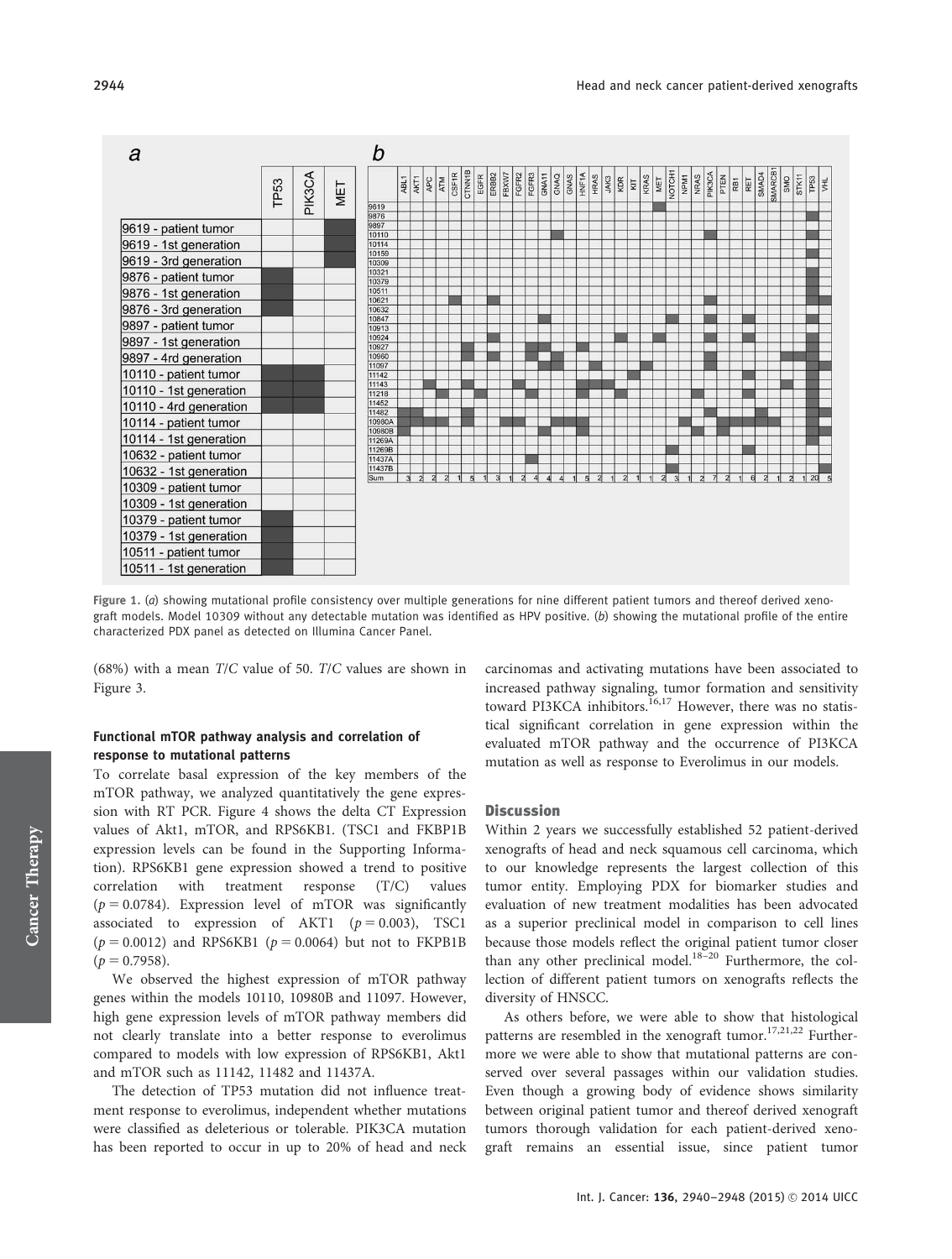

Figure 2. (a) representative growth curves of two head and neck cancer patient-derived xenograft tumors. Treatment duration lasted for 3 weeks. One treatment group consisted of six animals. The right graph shows a HPV positive model. Underneath standard deviation of tumor volumes are given at time points of measurement.  $(b)$  response rate in percent for the evaluated compounds of 29 xenografts.

fragments which always include lymphocytes of the donor patient transplanted to NSG mice may result in outgrowth of transformed B-cells to form a type of lymphoproliferative disease. Within our cohort of 115 transplanted tumor samples we observed lymphoproliferative disease in 10% of transplanted samples of squamous cell carcinomas. Mouse lymphoma was ruled out by usage of human specific CD20 antibody. This phenomenon is in accordance to a report by Chen et al. who observed lymphoproliferative disease in 11 of 21 transplanted samples of hepatocellular carcinoma.<sup>23</sup> Before the introduction of NSG mice the phenomenon of evolution of lymphoproliferative disorder has not been an issue.<sup>24</sup> However employing NSG mice has led to superior engraftment rates and therefore remains a valuable platform with the need of thorough validation.<sup>8</sup>

Our collection of PDX lacks a relevant number of HPV positive tumors although a significant number of HPV positive tumors were initially transplanted. Even though it has been reported that HPV positive tumors show similar engraftment rates to HPV negative tumors, we were not able to reproduce this observation.<sup>21</sup> Because HPV associated tumors occur most often in tonsilar squamous cell epithelium, a per se lymphocyte rich tissue, xenotransplants from those tumors frequently gave rise to lymphoproliferative disease. Another reason for the low number of HPV positive models may arise from the study population, which were mainly elderly smokers with tumors in the oral cavity. However, for the p16 positive tumors it remains an unsolved issue why engraftment is low and it might be a similar problem as seen in the attempts of establishing HPV positive cell lines.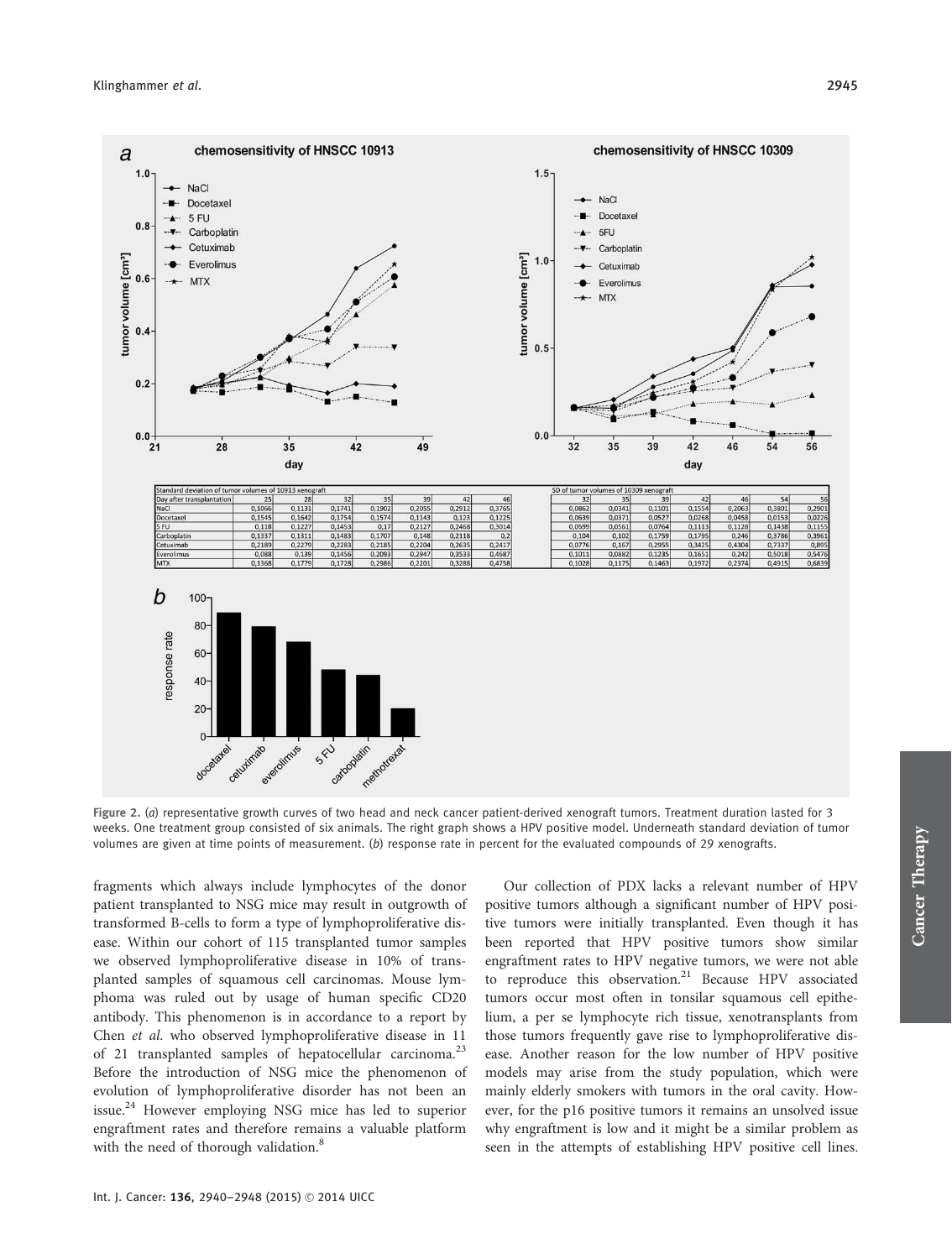

Figure 3. Everolimus response of individual patient-derived xenograft tumors expressed in  $T/C$  values. The line at  $T/C$  50 marks the cut off for treatment responders and non responder.  $T/C$  values below 50 were considered as responders. Models indicated with A represent primary tumors and B the established model of the corresponding loco regional lymphatic metastasis.

The two models, which we successfully established were positive for HPV16 and PDX tumors retained the HPV genome over several passages.

In our drug screening studies we evaluated the impact of traditionally used chemotherapeutic agents in head and neck cancer as a basis for further correlations, biomarker studies and definition of potential therapeutic partners. Highest response rate was observed for docetaxel (89%) and cetuximab (79%) and moderate activity for 5 FU (48%), methotrexate (20%) and carboplatin (44%). Prolonged treatment periods and combination treatments were beyond the scope of this study. The majority of the study population consisted of previously untreated patients, which might explain the high response rates of docetaxel and cetuximab. Appropriate T/C value cut off points for a clinical meaningful response is a controversial issue. Voskoglou–Nomikos proposed if more than one third of the evaluated animals show a meaningful response we might expect some activity in a phase II trial.<sup>25</sup> We choose to set the cut off point at T/C 50%. Johnson et al. evaluated different T/C values and found no differences by setting the response rate cut off point below 10% in contrast to below  $40^{26}$ 

As novel treatment option and to study possible predictive biomarkers we evaluated everolimus, a compound targeting the mTOR pathway. Dysregulation of the PI3K/Akt/mTOR pathway is a common event in the pathogenesis of head and neck cancer but mTOR inhibitors have not been introduced into clinical routine use in this tumor entity.<sup>17,27</sup> Preclinical



Figure 4. Delta CT values for mTOR pathway members RPS6KB1, AKT1 and mTOR sorted to Everolimus response with best responders on the left to resistant tumors on the right.

evaluation of mTOR inhibitors in cell lines of head and neck cancer showed antiproliferative effects and induction of apoptosis.28 Those results led to the CAPRA trial, a phase I/II trial exploring everolimus in combination with carboplatin and paclitaxel as induction regimen.<sup>29</sup> Temsirolimus, another mTOR inhibitor was evaluated in a phase II study design in recurrent/metastatic head and neck cancer, which showed moderate activity after failure of standard of care treatment.<sup>30</sup> In our experiments everolimus showed a significant growth inhibition in 20 of 29 (68%) head and neck cancer patient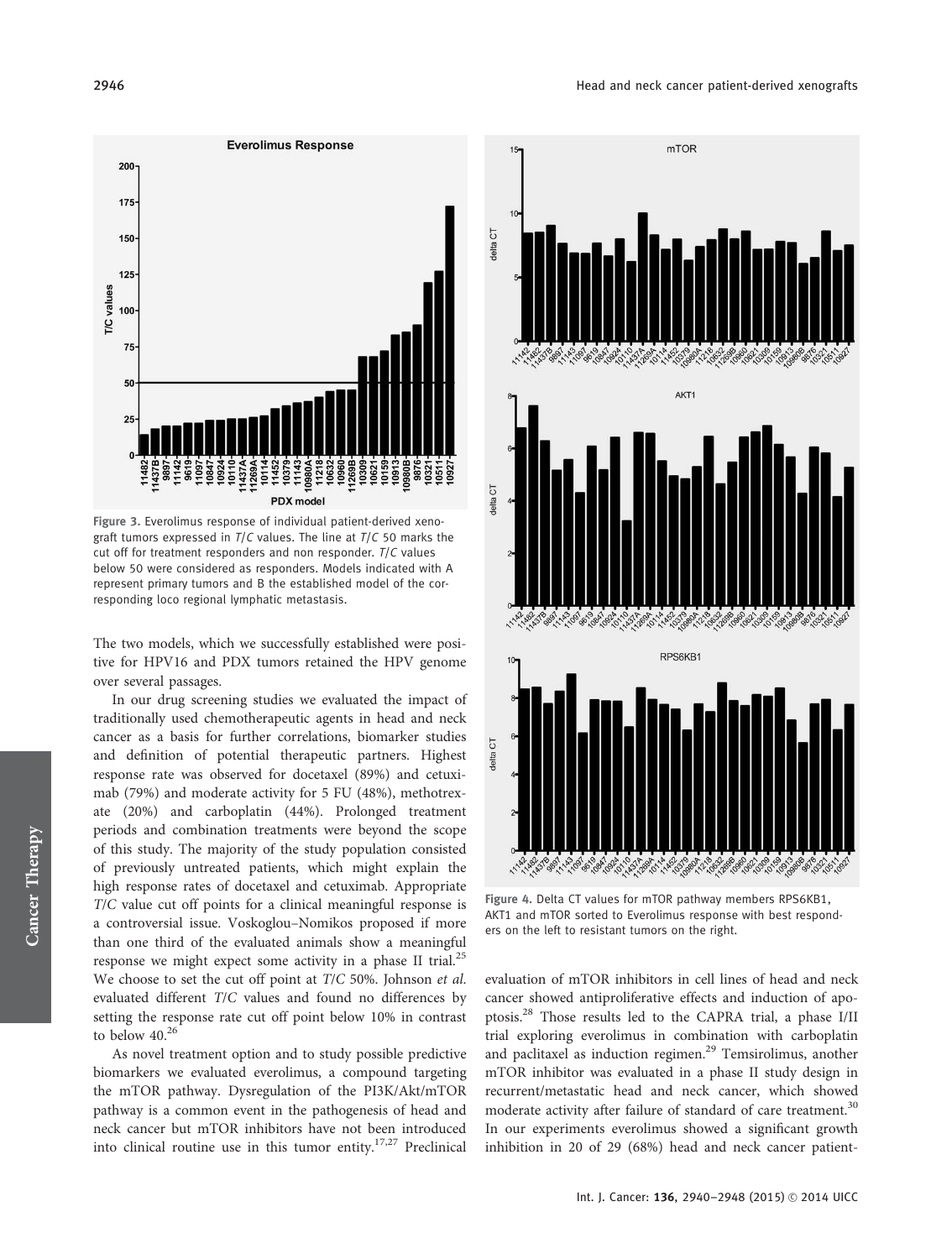derived xenografts when given as single agent, which creates further evidence of activity of this compound in head and neck cancer. By extensive molecular profiling we aimed at identifying predictive markers for mTOR inhibition. Preclinical evaluation of activation of the PIK3/Akt/mTOR axis has been associated with response to inhibitors targeting this axis.<sup>31</sup> In our studies mRNA expression analysis of pathway members such as Akt1, mTOR, RPS6KB1, FKBP1B and TSC1 did not reveal a significant association between gene expression level and response to everolimus even though we observed a trend for higher RPS6KB1 expression ( $p = 0.07$ ) within responders. Further analysis concentrated on evaluating mutational status focusing on PI3KCA, which has been reported to be associated with treatment response.<sup>31</sup> Within our head and neck PDX panel we observed 7 (24%) models with PI3KCA mutations, which resembles the frequency of PI3KCA mutation reported by TCGA in head and neck cancer.<sup>14</sup> It has been well established that PI3K mutation may lead to tumor formation and serves as predictive marker for novel inhibitors of PI3K.<sup>17,32</sup> We therefore explored whether mutational status was associated to everolimus response. According to Polivka et al. the most frequent mutation within PI3KCA is  $E545K$ ,<sup>32</sup> which we found in three of our models (10621, 11097 and 11482). Another mutational hot spot (H1047R) is located in the kinase domain of the p110 alpha subunit, which we detected in tumor model 10110. Other less frequent mutations were detected in the model 10960 (E542K), 10924 (E542Q) and 10847(G1049R). All but

one model (10621) harbouring mutations within the PI3K gene showed a significant growth inhibition (6/7,85%), when treated with everolimus but other models with PI3KCA wildtype (14/22, 63%) responded in a similar way. We therefore conclude that PI3KCA mutational status alone may not serve as a predictive marker for the stratification of patients to treatment with mTOR inhibitors. Additional biomarkers (e.g., phosphoprotein assays for proteins of the pathway) or more complex combinations of biomarkers should be evaluated for their predictive power. It will be an interesting question, whether novel compounds targeting mTOR and PI3KCA together or PI3KCA alone act in dependency of the occurrence of this mutation in a heterogeneous tumors as seen in our models and in clinical routine. In conclusion, we observed a response in the majority of our PDX for the treatment with everolimus, which justifies further preclinical and clinical evaluation of this compound, and defining a predictive biomarker or a more complex biomarker pattern for patient selection remains an important goal for translational studies. Further studies using our newly established xenograft series will also concentrate on defining the best chemotherapeutic partner of everolimus and evaluation of novel targeted compounds in head and neck cancer.

#### Acknowledgements

The authors thank Britta Buettner, Svetlana Gromova, Ole Daberkow and Carsta Werner for outstanding technical assistance. Jens Hoffmann reports to be the owner of EPO GmbH. All other authors have no conflict of interest to declare.

#### References

- 1. Warnakulasuriya S. Global epidemiology of oral and oropharyngeal cancer. Oral Oncol 2009;45: 309–16.
- 2. Langer CJ. Exploring biomarkers in head and neck cancer. Cancer 2012;118:3882–92.
- Ellis LM, Fidler IJ. Finding the tumor copycat. Therapy fails, patients don't. Nat Med 2010;16: 974–5.
- 4. Braakhuis BJ, van Dongen GA, Bagnay M, et al. Preclinical chemotherapy on human head and neck cancer xenografts grown in athymic nude mice. Head Neck 1989;11:511–5.
- 5. Braakhuis BJ, Schoevers EJ, Heinerman EC, et al. Chemotherapy of human head and neck cancer xenografts with three clinically active drugs: cisplatinum, bleomycin and methotrexate. Br J Cancer 1983;48:711–6.
- 6. Kopetz S, Lemos R, Powis G. The promise of patient-derived xenografts: the best laid plans of mice and men. Clin Cancer Res 2012;18: 5160–2.
- 7. Bozec A, Peyrade F, Milano G. Molecular targeted therapies in the management of head and neck squamous cell carcinoma: recent developments and perspectives. Anticancer Agents Med Chem 2013;13:389–402.
- 8. Ito R, Takahashi T, Katano I, et al. Current advances in humanized mouse models. Cell Mol Immunol 2012;9:208–14.
- 9. Workman P, Aboagye EO, Balkwill F, et al. Guidelines for the welfare and use of animals in cancer research. Br J Cancer 2010;102:1555–77.
- 10. Chung CH, Gillison ML. Human papillomavirus in head and neck cancer: its role in pathogenesis and clinical implications. Clin Cancer Res 2009; 15:6758–62.
- 11. Zhao M, Rosenbaum E, Carvalho AL, et al. Feasibility of quantitative PCR-based saliva rinse screening of HPV for head and neck cancer. Int J Cancer 2005;117:605–10.
- 12. Simon R. Optimal two-stage designs for phase II clinical trials. Controlled Clin Trials 1989;10:1–10.
- 13. Stransky N, Egloff AM, Tward AD, et al. The mutational landscape of head and neck squamous cell carcinoma. Science 2011;333:1157–60.
- 14. Kandoth C, McLellan MD, Vandin F, et al. Mutational landscape and significance across 12 major cancer types. Nature 2013;502:333–9.
- 15. Kato S, Han SY, Liu W, et al. Understanding the function-structure and function-mutation relationships of p53 tumor suppressor protein by high-resolution missense mutation analysis. Proc Natl Acad Sci USA 2003;100:8424–9.
- 16. Meyer DS, Koren S, Leroy C, et al. Expression of PIK3CA mutant E545K in the mammary gland induces heterogeneous tumors but is less potent than mutant H1047R. Oncogenesis 2013;2:e74.
- 17. Keysar SB, Astling DP, Anderson RT, et al. A patient tumor transplant model of squamous cell cancer identifies PI3K inhibitors as candidate therapeutics in defined molecular bins. Mol Oncol 2013;7:776–90.
- 18. Fichtner I, Rolff J, Soong R, et al. Establishment of patient-derived non-small cell lung cancer xen-

ografts as models for the identification of predictive biomarkers. Clin Cancer Res 2008;14:6456– 68.

- 19. Fichtner I, Becker M, Zeisig R, et al. In vivo models for endocrine-dependent breast carcinomas: special considerations of clinical relevance. Eur J Cancer 2004;40:845–51.
- 20. Haddad TC, Yee D. Of mice and (wo)men: is this any way to test a new drug? J Clin Oncol 2008;26:830–2.
- 21. Kimple RJ, Harari PM, Torres AD, et al. Development and characterization of HPV-positive and HPV-negative head and neck squamous cell carcinoma tumorgrafts. Clin Cancer Res 2013;19: 855–64.

Cancer Therapy

Cancer Therapy

- 22. Sivanand S, Pena-Llopis S, Zhao H, et al. A validated tumorgraft model reveals activity of dovitinib against renal cell carcinoma. Sci Transl Med 2012;4:137ra75.
- 23. Chen K, Ahmed S, Adeyi O, et al. Human solid tumor xenografts in immunodeficient mice are vulnerable to lymphomagenesis associated with Epstein-Barr virus. PloS One 2012;7:e39294.
- 24. Braakhuis BJ, Sneeuwloper G, Snow GB. The potential of the nude mouse xenograft model for the study of head and neck cancer. Arch Oto-Rhino-Laryngol 1984;239:69–79.
- 25. Voskoglou-Nomikos T, Pater JL, Seymour L. Clinical predictive value of the in vitro cell line, human xenograft, and mouse allograft preclinical cancer models. Clin Cancer Res 2003;9: 4227–39.